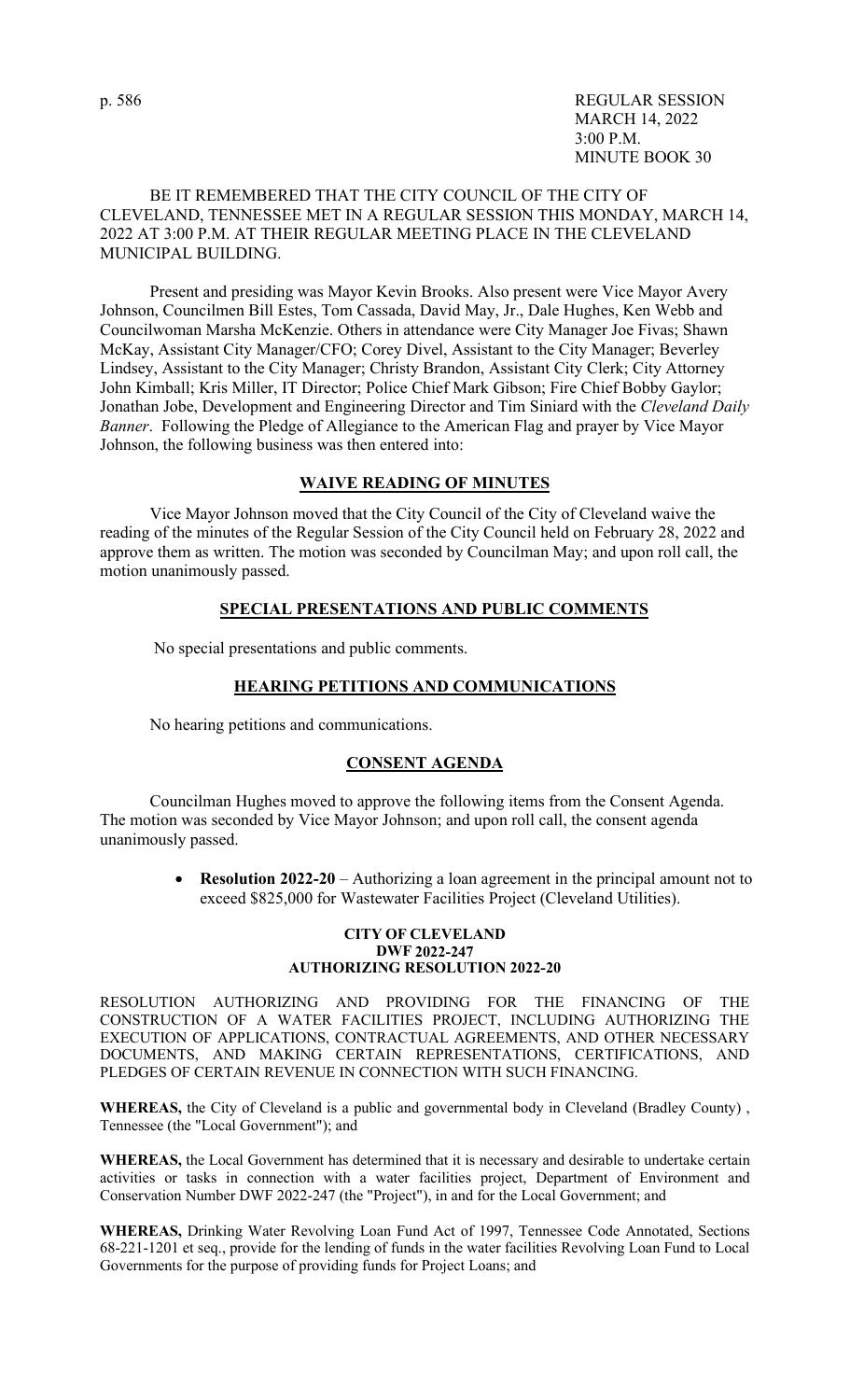p. 587 REGULAR SESSION MARCH 14, 2022 PAGE -587- MINUTE BOOK 30

**WHEREAS,** the Local Government has determined that it is necessary and advisable to borrow funds for the Project pursuant to these sections.

#### **NOW, THEREFORE, be it resolved as follows:**

**Section 1**. Local Government hereby approves the creation of indebtedness on behalf of the Local Government in the principal amount of eight hundred twenty-five thousand dollars (\$825,000) by the obtaining of a Project Loan.

**Section 2**. The execution and delivery of the application for a Project Loan in the principal amount of eight hundred twenty-five thousand dollars (\$825,000), for the purpose of funding all or a portion of the total estimated cost of the Project, which is eight hundred twenty-five thousand dollars (\$825,000), by Tim Henderson, the President/CEO Cleveland Utilities Board of the Local Government, is hereby ratified and approved in all respects.

**Section 3**. The form, terms, and provisions of the agreement for the Project Loan among the Local Government, the Tennessee Department of Environment and Conservation and the Tennessee Local Development Authority (the "Loan Agreement"), as presented at this meeting, are hereby approved.

**Section 4.** The Local Government hereby agrees to honor and accept the method of financing as may be determined by the Authority pursuant to the Loan Agreement.

**Section 5.** The Local Government hereby agrees to make the monthly payments on the Project Loan in accordance with the Payment Schedule to be attached to the Loan Agreement.

**Section 6.** The Local Government hereby agrees to levy fees, rates or charges for services provided by the Project and/or to levy ad valorem taxes sufficient to pay the interest on and principal of the Project Loan in accordance with the Loan Agreement. The Local Government also agrees to levy fees, rates, or charges and/or ad valorem taxes sufficient to pay the cost of operation and maintenance of the water system of which the Project is a part, which cost shall include depreciation and all other debt service expense of the system.

**Section 7**. The Local Government assigns and pledges its State-Shared Taxes to the State and consents to the withholding and application of State-Shared Taxes in the event of failure by the Local Government to remit monthly payments in accordance with the terms of the Loan Agreement, as the Loan Agreement may be supplemented or amended from time to time.

**Section 8**. The Local Government hereby agrees that there are no local pledges of State-Shared Taxes other than those disclosed.

**Section 9**. The Local Government hereby agrees to obtain alternative methods of financing for all costs necessary for the completion of the Project which are in excess of the combined financing provided by any agency of the United States Government and by the Tennessee Local Development Authority.

**Section 10**. The President/CEO Cleveland Utilities Board of the Local Government is authorized and directed to execute the Loan Agreement, and any amendments of supplements to the Loan Agreement, in the name and behalf of the Local Government; to deliver such documents to the other parties to such documents, such execution and delivery to be conclusive proof of the approval of the Local Government of such documents; and to take such further action and to execute and deliver such further instruments or documents as such officer may consider necessary or advisable in connection with the Loan Agreement. Provided, however, this resolution shall not be deemed to grant authority to the named officer to approve any increase in the amount of the Project Loan.

**Section 11.** All orders, resolutions, or ordinances in conflict with this resolution are and the same are repealed insofar as such conflict exists. This resolution shall become effective immediately upon its passage.

Duly passed and approved this day of the case of  $\alpha$ , 2022.

**I certify under penalty of law that this document and all attachments were prepared by me, or under my direction or supervision. The submitted information is to the best of my knowledge and belief true, accurate, and complete. I am aware that there are significant penalties for submitting**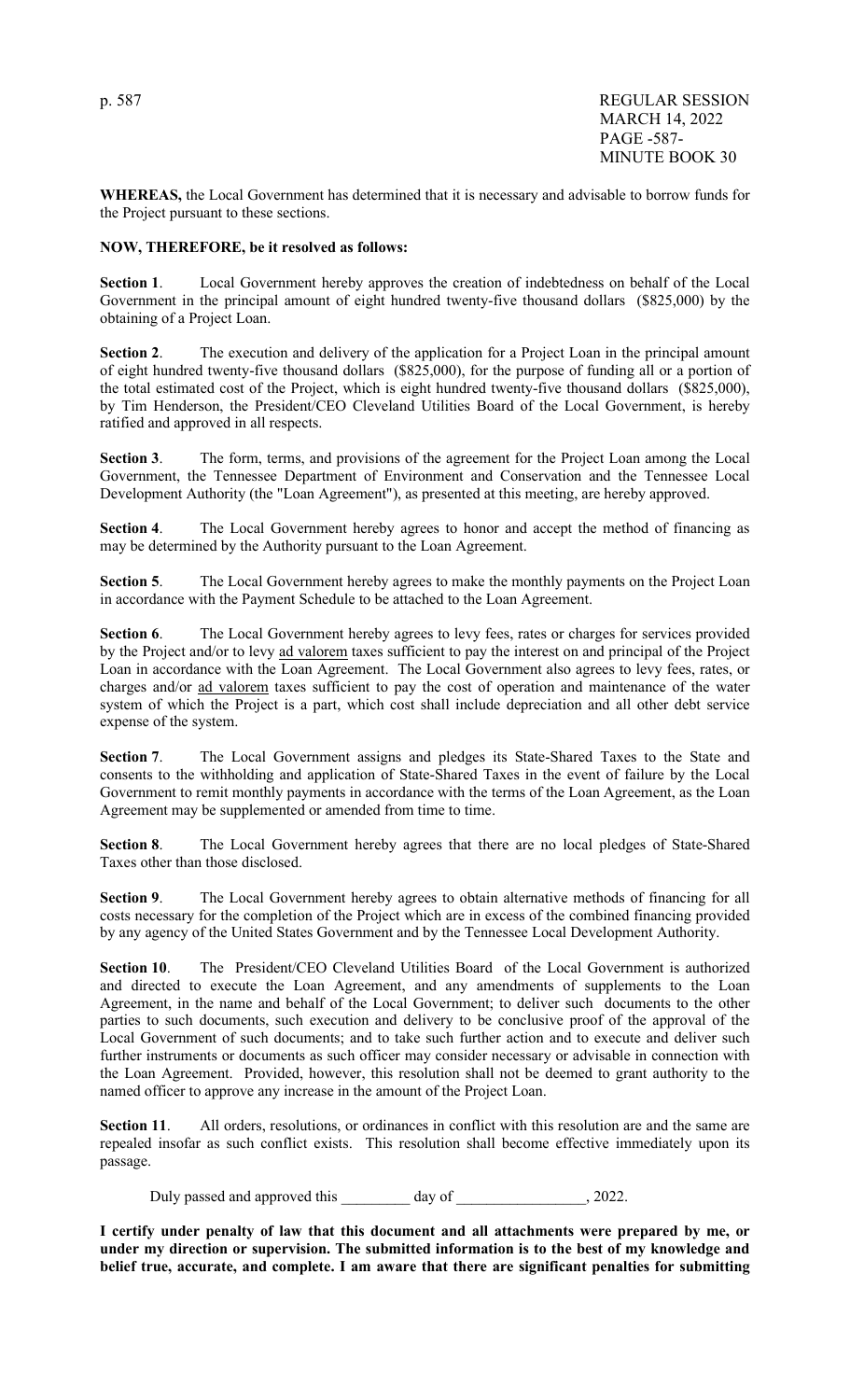p. 588 REGULAR SESSION MARCH 14, 2022 PAGE -588- MINUTE BOOK 30

**false information, including the possibility of fine and imprisonment. As specified in Tenn. Code Ann. § 39-16-702(a)(4), this declaration is made under penalty of perjury.**

Kevin Brooks, Mayor

• **Resolution 2022-21** - Authorizing the Mayor to sign an agreement with Wiser Consultants, LLC for CEI Services for the Paul Huff Resurfacing Project.

# **RESOLUTION 2022-21**

# **A RESOLUTION APPROVING OF THE SELECTION OF WISER CONSULTANTS, LLC TO PROVIDE PROFESSIONAL CONSTRUCTION ENGINEERING AND INSPECTION (CEI) SERVICES FOR THE PAUL HUFF PARKWAY RESURFACING PROJECT AND APPROVING OF A PROFESSIONAL SERVICES AGREEMENT FOR THIS PROJECT**

**WHEREAS,** the City is proceeding with the Paul Huff Resurfacing Project; and

**WHEREAS**, the City staff are recommending to the City Council that the City select Wiser Consultants, LLC to provide professional construction engineering and inspection (CEI) services for this project; and

**WHEREAS**, the City Council desires to approve of the selection of Wiser Consultants, LLC for the professional services described herein, and to authorize the Mayor to execute the attached professional services agreement with Wiser Consultants, LLC on behalf of the City.

**NOW, THEREFORE, BE IT RESOLVED** by the City Council of the City of Cleveland, Tennessee that the City Council does hereby approve of the selection of Wiser Consultants, LLC to provide professional services as described in the attached agreement, and the City Council further authorizes the Mayor to execute the agreement on behalf of the City.

This 14<sup>th</sup> day of March, 2022.

APPROVED AS TO FORM: /s/John F. Kimball City Attorney Kevin Brooks, Mayor

Shawn McKay, City Clerk

• **Resolution 2022-22** – Authorizing the City to purchase firefighter self-contained breathing apparatus through the Master Intergovernmental Cooperative Purchasing Agreement #PS20120.

RESOLUTION 2022-22

A RESOLUTION AUTHORIZING THE CITY OF CLEVELAND TO PURCHASE FIRE FIGHTER SELF CONTAINED BREATHING APPARATUS (SCBA) THROUGH MASTER INTERGOVERNMENTAL COOPERATIVE PURCHASING AGREEMENT #PS20120, AS AMENDED, WHICH IS ADMINISTERED BY NATIONAL PURCHASING PARTNERS, LLC dba PUBLIC SAFETY GPO, dba FIRST RESPONDER GPO, dba LAW ENFORCEMENT GPO and dba NPPGOV, A NATIONAL COOPERATIVE PROCUREMENT ORGANIZATION FOR THE LEAGUE OF OREGON CITIES.

WHEREAS *Tennessee Code Annotated* § 12-3-1205 provides that any municipality may participate in, sponsor, conduct, or administer a "cooperative purchasing agreement" for the procurement of any supplies, services, or construction with one (1) or more other local

 $\mathcal{L}_\text{G}$  , and the contribution of the contribution of the contribution of the contribution of the contribution of the contribution of the contribution of the contribution of the contribution of the contribution of t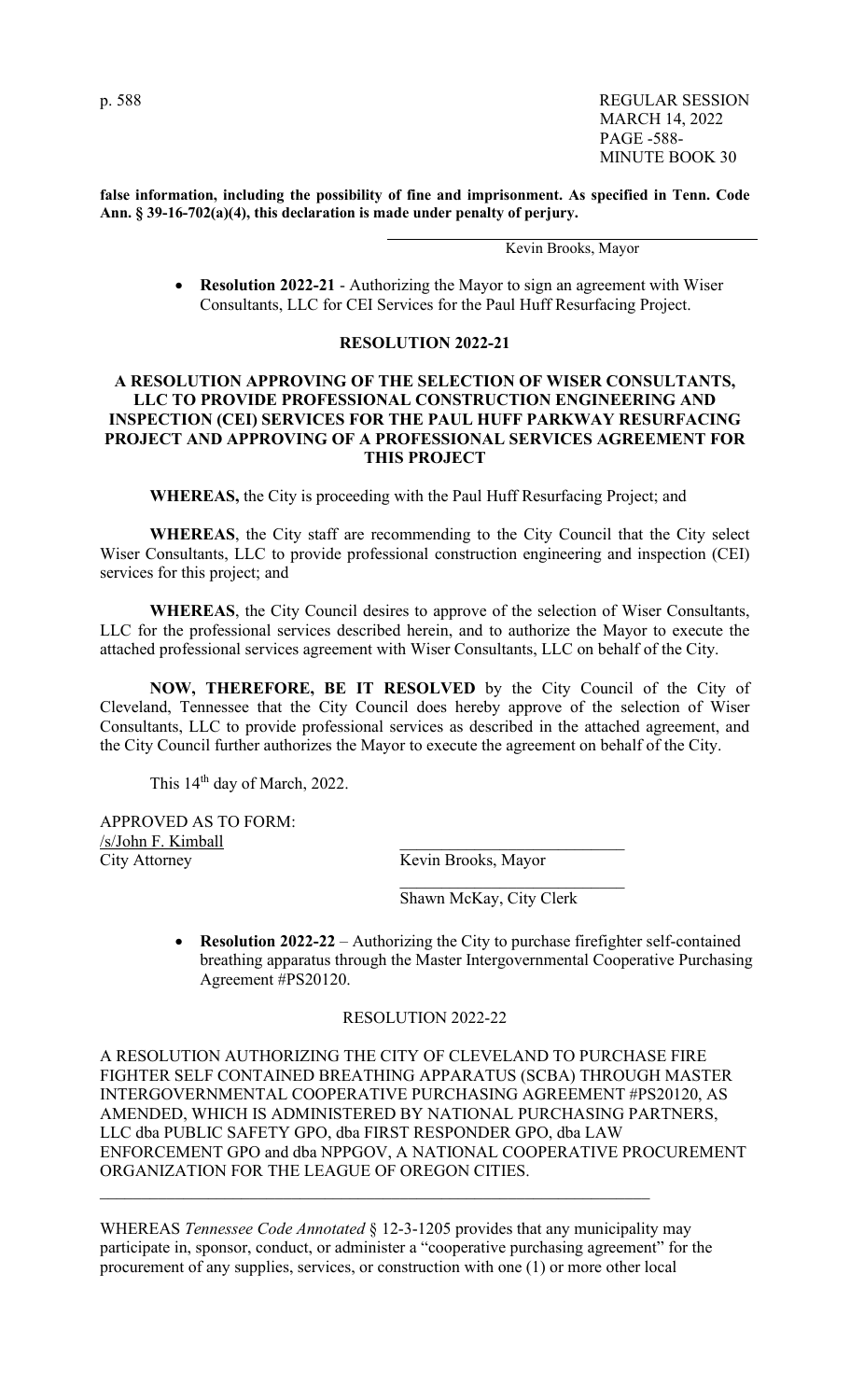p. 589 REGULAR SESSION MARCH 14, 2022 PAGE -589- MINUTE BOOK 30

governments in accordance with an agreement entered into between the participants, including governmental entities outside this state; and

WHEREAS, the Master Intergovernmental Cooperative Purchasing Agreement ("MICPA") to provide fire fighter self contained breathing apparatus (SCBA) between Municipal Emergency Services, Inc/Lawmen Supply Company ("Company") and League of Oregon Cities ("Lead Public Agency") in cooperation with National Public Partners, LLC dba Public Safety GPO, dba First Responder GPO, dba Law Enforcement GPO and dba NPPGov, a National Cooperative Procurement Organization on behalf of the Lead Public Agency and any Participating Public Agency, which may include the City of Cleveland, Tennessee, meets the authorized public bidding requirements for the State of Tennessee and allows governmental purchases of fire fighter self contained breathing apparatus pursuant to this MICPA at discounted contract prices, as permitted by *Tennessee Code Annotated* § 12-3-1205; and

WHEREAS, the City of Cleveland is authorized to participate in this Master Intergovernmental Cooperative Purchasing Agreement provided that it adopts a resolution accepting the terms of the Master Agreement and the City of Cleveland as a participant acquires and maintains documentation that the purchasing entity that procured the bid complied with the purchasing requirements for the City of Cleveland pursuant to *Tennessee Code Annotated* § 12-3-1205; and

WHEREAS, the City Manager has determined that the Master Agreement shall be construed in accordance with and governed by the laws of the State in which the City of Cleveland exists as a participating agency and that the City of Cleveland has registered on-line with NPPGov which allows the City of Cleveland to enter into this MICPA and which is intended to allow the City of Cleveland to meet applicable legal requirements and facilitate access to the Master Agreement and the Company under Contract #PS20120, as amended, held by the League of Oregon Cities as required by *Tennessee Code Annotated* § 12-3-1205 (a)(1).

NOW THEREFORE, BE IT RESOLVED BY THE CITY COUNCIL OF THE CITY OF CLEVELAND, TENNESSEE that the City of Cleveland be and is hereby authorized to purchase fire fighter self contained breathing apparatus as a participating public agency under MICPA Contract #PS20120, as amended, held by League of Oregon Cities as required by *Tennessee Code Annotated* § 12-3-1205 (a)(1) through NPPGov, to be used by the Fire Department for the City of Cleveland.

APPROVED AS TO FORM: /s/John F. Kimball City Attorney Kevin Brooks, Mayor

 $\mathcal{L}_\text{max}$  , which is a set of the contract of the contract of the contract of the contract of the contract of the contract of the contract of the contract of the contract of the contract of the contract of the contrac Shawn McKay, City Clerk

> • **Resolution 2022-23** – Authorizing the City to purchase firefighting equipment through the Master Intergovernmental Cooperative Purchasing Agreement #PS20040.

# RESOLUTION 2022-23

A RESOLUTION AUTHORIZING THE CITY OF CLEVELAND TO PURCHASE FIRE FIGHTING EQUIPMENT THROUGH MASTER INTERGOVERNMENTAL COOPERATIVE PURCHASING AGREEMENT #PS20040, AS AMENDED, WHICH IS ADMINISTERED BY NATIONAL PURCHASING PARTNERS, LLC dba PUBLIC SAFETY GPO, dba FIRST RESPONDER GPO, dba LAW ENFORCEMENT GPO and dba NPPGOV, A NATIONAL COOPERATIVE PROCUREMENT ORGANIZATION FOR THE LEAGUE OF OREGON CITIES.

WHEREAS *Tennessee Code Annotated* § 12-3-1205 provides that any municipality may participate in, sponsor, conduct, or administer a "cooperative purchasing agreement" for the

 $\mathcal{L}_\mathcal{L} = \mathcal{L}_\mathcal{L} = \mathcal{L}_\mathcal{L} = \mathcal{L}_\mathcal{L} = \mathcal{L}_\mathcal{L} = \mathcal{L}_\mathcal{L} = \mathcal{L}_\mathcal{L} = \mathcal{L}_\mathcal{L} = \mathcal{L}_\mathcal{L} = \mathcal{L}_\mathcal{L} = \mathcal{L}_\mathcal{L} = \mathcal{L}_\mathcal{L} = \mathcal{L}_\mathcal{L} = \mathcal{L}_\mathcal{L} = \mathcal{L}_\mathcal{L} = \mathcal{L}_\mathcal{L} = \mathcal{L}_\mathcal{L}$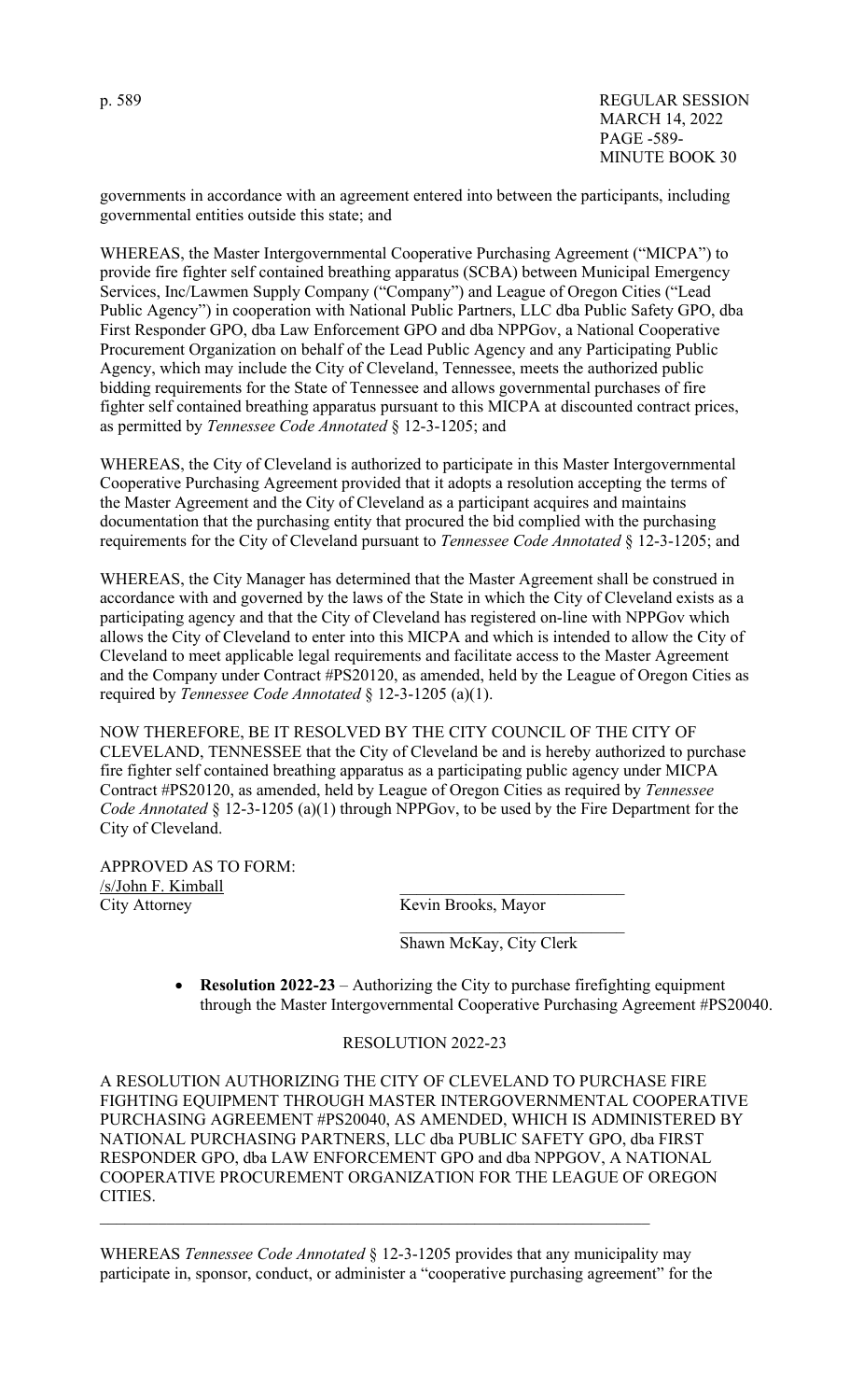p. 590 REGULAR SESSION MARCH 14, 2022 PAGE -590- MINUTE BOOK 30

procurement of any supplies, services, or construction with one (1) or more other local governments in accordance with an agreement entered into between the participants, including governmental entities outside this state; and

WHEREAS, the Master Intergovernmental Cooperative Purchasing Agreement ("MICPA") to provide fire fighting equipment between Municipal Emergency Services, Inc/Lawmen Supply Company ("Company") and League of Oregon Cities ("Lead Public Agency") in cooperation with National Public Partners, LLC dba Public Safety GPO, dba First Responder GPO, dba Law Enforcement GPO and dba NPPGov, a National Cooperative Procurement Organization on behalf of the Lead Public Agency and any Participating Public Agency, which may include the City of Cleveland, Tennessee, meets the authorized public bidding requirements for the State of Tennessee and allows governmental purchases of fire fighter equipment pursuant to this MICPA at discounted contract prices, as permitted by *Tennessee Code Annotated* § 12-3-1205; and

WHEREAS, the City of Cleveland is authorized to participate in this Master Intergovernmental Cooperative Purchasing Agreement provided that it adopts a resolution accepting the terms of the Master Agreement and the City of Cleveland as a participant acquires and maintains documentation that the purchasing entity that procured the bid complied with the purchasing requirements for the City of Cleveland pursuant to *Tennessee Code Annotated* § 12-3-1205; and

WHEREAS, the City Manager has determined that the Master Agreement shall be construed in accordance with and governed by the laws of the State in which the City of Cleveland exists as a participating agency and that the City of Cleveland has registered on-line with NPPGov which allows the City of Cleveland to enter into this MICPA and which is intended to allow the City of Cleveland to meet applicable legal requirements and facilitate access to the Master Agreement and the Company under Contract #PS20040, as amended, held by the League of Oregon Cities as required by *Tennessee Code Annotated* § 12-3-1205 (a)(1).

NOW THEREFORE, BE IT RESOLVED BY THE CITY COUNCIL OF THE CITY OF CLEVELAND, TENNESSEE that the City of Cleveland be and is hereby authorized to purchase fire fighting equipment as a participating public agency under MICPA Contract #PS20040, as amended, held by League of Oregon Cities as required by *Tennessee Code Annotated* § 12-3- 1205 (a)(1) through NPPGov, to be used by the Fire Department for the City of Cleveland.

APPROVED AS TO FORM: /s/John F. Kimball City Attorney Kevin Brooks, Mayor

 $\mathcal{L}_\text{max}$  , which is a set of the contract of the contract of the contract of the contract of the contract of the contract of the contract of the contract of the contract of the contract of the contract of the contrac Shawn McKay, City Clerk

> • **Resolution 2022-24** – Authorizing the City to purchase firefighter personal protective equipment through the Master Intergovernmental Cooperative Purchasing Agreement #PS20070.

> > RESOLUTION 2022-24

A RESOLUTION AUTHORIZING THE CITY OF CLEVELAND TO PURCHASE FIRE FIGHTER PERSONAL PROTECTIVE EQUIPMENT (PPE) THROUGH MASTER INTERGOVERNMENTAL COOPERATIVE PURCHASING AGREEMENT #PS20070, AS AMENDED, WHICH IS ADMINISTERED BY NATIONAL PURCHASING PARTNERS, LLC dba PUBLIC SAFETY GPO, dba FIRST RESPONDER GPO, dba LAW ENFORCEMENT GPO and dba NPPGOV, A NATIONAL COOPERATIVE PROCUREMENT ORGANIZATION FOR THE LEAGUE OF OREGON CITIES.

WHEREAS *Tennessee Code Annotated* § 12-3-1205 provides that any municipality may participate in, sponsor, conduct, or administer a "cooperative purchasing agreement" for the procurement of any supplies, services, or construction with one (1) or more other local

 $\mathcal{L}_\text{G}$  , and the contribution of the contribution of the contribution of the contribution of the contribution of the contribution of the contribution of the contribution of the contribution of the contribution of t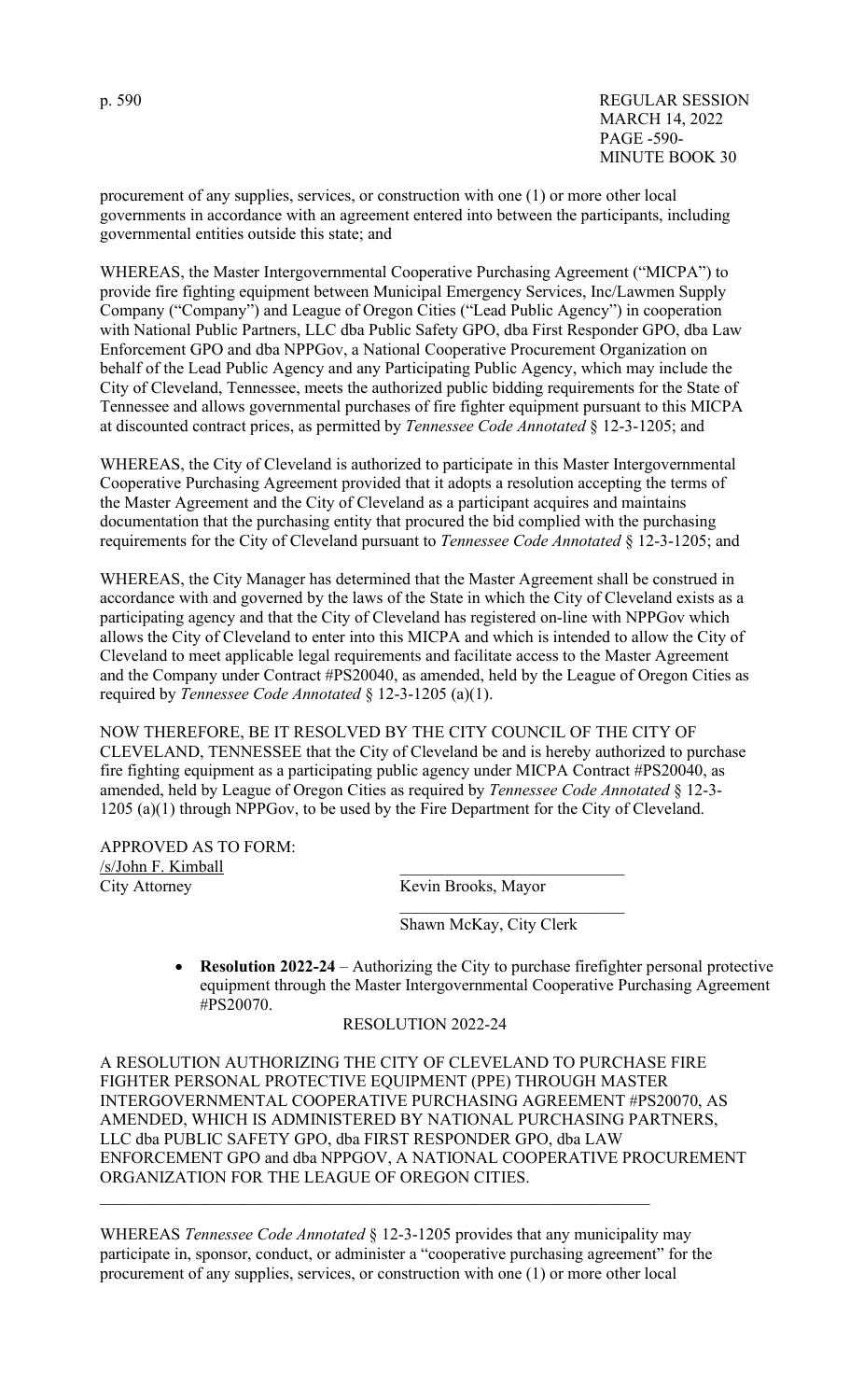p. 591 REGULAR SESSION MARCH 14, 2022 PAGE -591- MINUTE BOOK 30

governments in accordance with an agreement entered into between the participants, including governmental entities outside this state; and

WHEREAS, the Master Intergovernmental Cooperative Purchasing Agreement ("MICPA") to provide fire fighter personal protective equipment (PPE) between Municipal Emergency Services, Inc/Lawmen Supply Company ("Company") and League of Oregon Cities ("Lead Public Agency") in cooperation with National Public Partners, LLC dba Public Safety GPO, dba First Responder GPO, dba Law Enforcement GPO and dba NPPGov, a National Cooperative Procurement Organization on behalf of the Lead Public Agency and any Participating Public Agency, which may include the City of Cleveland, Tennessee, meets the authorized public bidding requirements for the State of Tennessee and allows governmental purchases of fire fighter personal protective equipment pursuant to this MICPA at discounted contract prices, as permitted by *Tennessee Code Annotated* § 12-3-1205; and

WHEREAS, the City of Cleveland is authorized to participate in this Master Intergovernmental Cooperative Purchasing Agreement provided that it adopts a resolution accepting the terms of the Master Agreement and the City of Cleveland as a participant acquires and maintains documentation that the purchasing entity that procured the bid complied with the purchasing requirements for the City of Cleveland pursuant to *Tennessee Code Annotated* § 12-3-1205; and

WHEREAS, the City Manager has determined that the Master Agreement shall be construed in accordance with and governed by the laws of the State in which the City of Cleveland exists as a participating agency and that the City of Cleveland has registered on-line with NPPGov which allows the City of Cleveland to enter into this MICPA and which is intended to allow the City of Cleveland to meet applicable legal requirements and facilitate access to the Master Agreement and the Company under Contract #PS20070, as amended, held by the League of Oregon Cities as required by *Tennessee Code Annotated* § 12-3-1205 (a)(1).

NOW THEREFORE, BE IT RESOLVED BY THE CITY COUNCIL OF THE CITY OF CLEVELAND, TENNESSEE that the City of Cleveland be and is hereby authorized to purchase fire fighter personal protective equipment as a participating public agency under MICPA Contract #PS20070, as amended, held by League of Oregon Cities as required by *Tennessee Code Annotated* § 12-3-1205 (a)(1) through NPPGov, to be used by the Fire Department for the City of Cleveland.

APPROVED AS TO FORM: /s/John F. Kimball City Attorney Kevin Brooks, Mayor

 $\mathcal{L}_\text{max}$  , which is a set of the contract of the contract of the contract of the contract of the contract of the contract of the contract of the contract of the contract of the contract of the contract of the contrac Shawn McKay, City Clerk

• **Bid Update** – College Hill Sports Flooring System.

#### **AGENDA ITEM MEMORANDUM**

**TO:** Mayor and City Council<br>**FROM:** Kristi Powers, Budget/P **Kristi Powers, Budget/Purchasing Coordinator DATE: March 14, 2022 RE: Bid Summary – College Hill Recreation Sports Flooring System**

#### **SUMMARY:**

The City advertised to receive sealed bids for a new hardwood sports flooring system at College Hill Recreation. No bids were received.

#### **COMMITTEE FINDINGS**:

No Board or Committee findings.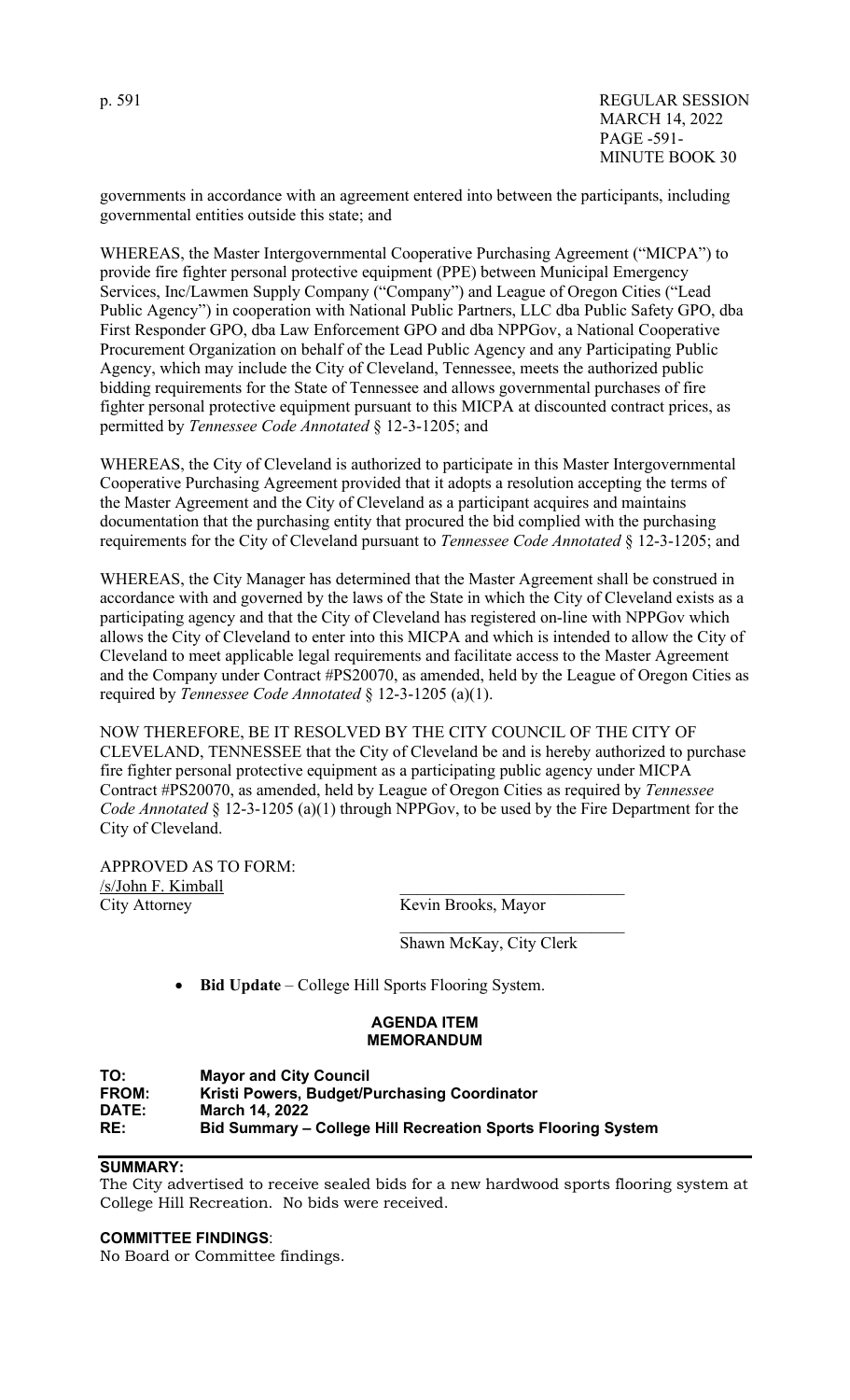**FISCAL ANALYSIS:**

None.

#### **RECOMMENDATION:**

City will rebid this project.

• **Surplus Property** – Declaring a 2002 Crown Victoria as surplus property and to be used for Fire Department training.

#### **AGENDA ITEM MEMORANDUM**

#### **TO:** Mayor and City Council<br>**FROM:** Kristi Powers. Budget/P **FROM: Kristi Powers, Budget/Purchasing Coordinator DATE: March 14, 2022 Surplus Property**

#### **SUMMARY:**

The Fire Department has requested the City Council declare the following vehicle as surplus property to be used for training:

• 2002 Ford Crown Victoria VIN 2FAFP71W33140718

#### **COMMITTEE FINDINGS**: None.

**FISCAL ANALYSIS:** None.

# **RECOMMENDATION:**

City staff recommends approval of this item.

# **UNFINISHED BUSINESS**

No unfinished business.

# **REPORTS OF MAYOR AND COUNCIL MEMBERS**

 Councilman Hughes inquired about the status for this year's Old Timers Banquet. Ms. Petitt stated they are finalizing a date with the Museum but they are planning sometime in the fall.

Vice Mayor Johnson inquired if Mr. Fivas has looked into the flooding conditions across from Stuart School for Steve McCullen. Mr. Fivas' response was inaudible. Vice Mayor Johnson then asked about the status of the street light request for Octavia Blair. Ms. Brandon stated a response was received today and will be on the next agenda for approval.

 Councilwoman McKenzie stated she received a call concerning 912 Fairmont Ave, it is being rented as a duplex even after Council denied the rezoning. Mr. Jobe stated they have sent notice to the property owner that it can only be rented to one resident.

 Councilman Estes stated he has positive remarks concerning Vest Grocery demo last week. He thanked staff for their joint efforts. He then asked Mr. Varnell to make him aware before work begins on the Gaut Street sidewalk project. Secondly, the deadline for 360 17<sup>th</sup> Street NW concerning the fire damage is approaching and he appreciates a follow-up. Next, he asked Chief Gaylor if the Fire Department monthly call report could be sorted by address or district.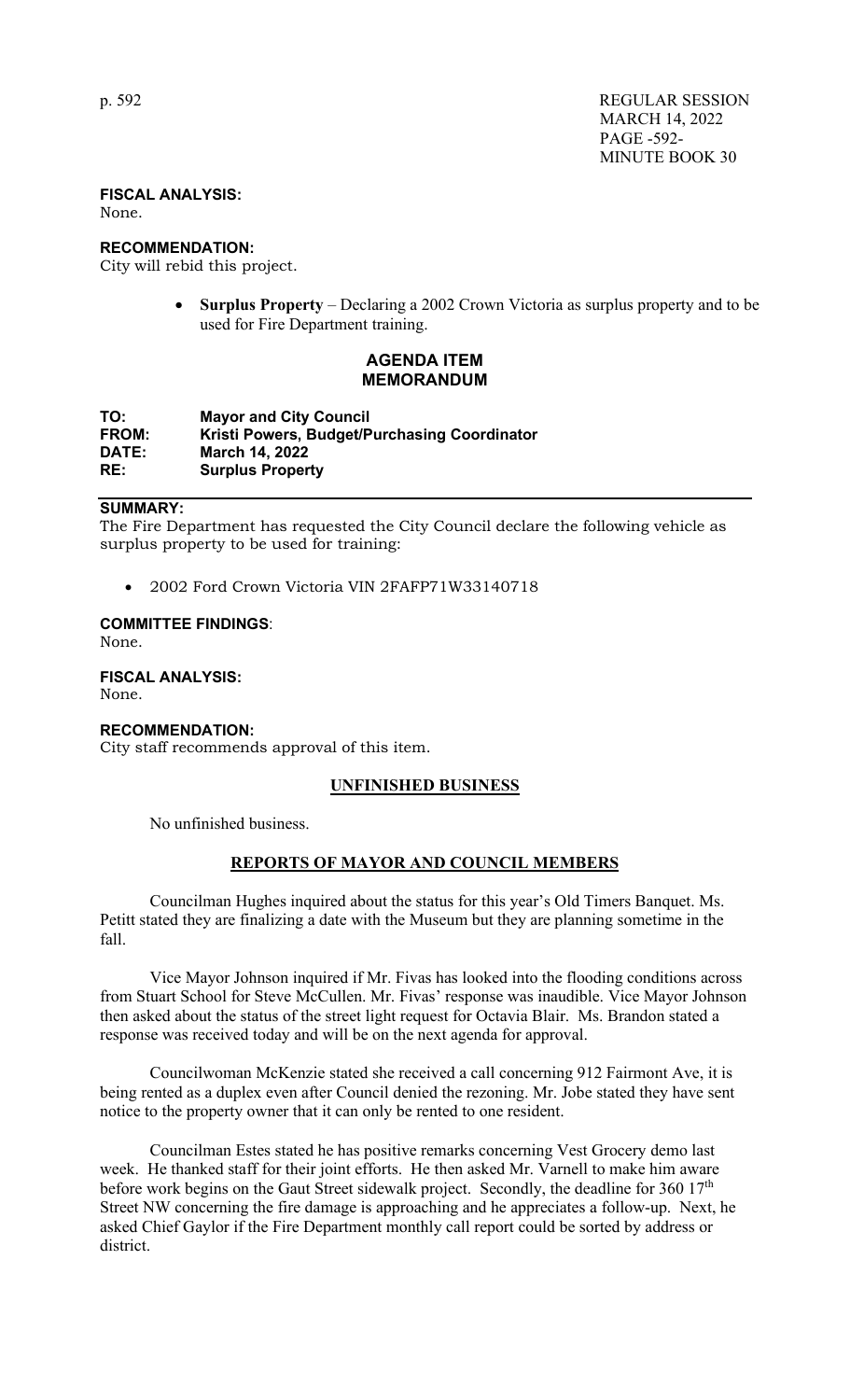p. 593 REGULAR SESSION MARCH 14, 2022 PAGE -593- MINUTE BOOK 30

 Councilman Cassada asked when the privacy fence along the development on Paul Huff Parkway development near Robinhood Subdivision. The residents of the adjacent subdivision have been exposed to light and noise pollution and his understanding was the fence would be completed before additional building permits were issued. He hopes the fence will be completed soon.

 Councilman May asked for an update on the Army Corps and the two additional ponds. Mr. Jobe replied that is federal funds and they are still awaiting to begin the bid process. They will be detention ponds located on Carolina and behind Logan's Roadhouse. Additional comments were made by Mr. Jobe and Mr. Fivas but they were inaudible.

#### **NEW BUSINESS AND ORDINANCES**

The following Resolution was then presented in full:

#### RESOLUTION 2022-25

A RESOLUTION AUTHORIZING THE CITY OF CLEVELAND TO PURCHASE EQUIPMENT, PRODUCTS, OR SERVICES THROUGH A MASTER INTERGOVERNMENTAL COOPERATIVE PURCHASING CONTRACT #060920-NVA, AS AMENDED, WHICH IS ADMINISTERED BY SOURCEWELL A STATE OF MINNESOTA LOCAL GOVERNMENT AGENCY AND SERVICE COOPERATIVE.

WHEREAS *Tennessee Code Annotated* § 12-3-1205 provides that any municipality may participate in, sponsor, conduct, or administer a "cooperative purchasing agreement" for the procurement of any supplies, services, or construction with one (1) or more other local governments in accordance with an agreement entered into between the participants, including governmental entities outside this state; and

 $\mathcal{L}_\text{G}$  , and the contribution of the contribution of the contribution of the contribution of the contribution of the contribution of the contribution of the contribution of the contribution of the contribution of t

WHEREAS, the Master Intergovernmental Cooperative Purchasing Agreement ("MICPA") to provide equipment products or services between Navistar, Inc. dba International Truck ("Company") and Participating Entities in cooperation with Sourcewell a State of Minnesota local government agency and service cooperative on behalf of Participating Entities, which may include the City of Cleveland, Tennessee, meets the authorized public bidding requirements for the State of Tennessee and allows governmental purchases of equipment, products or services pursuant to this MICPA at discounted contract prices, as permitted by *Tennessee Code Annotated* § 12-3-1205; and

WHEREAS, the City of Cleveland is authorized to participate in this Master Intergovernmental Cooperative Purchasing Agreement provided that it adopts a resolution accepting the terms of the Contract and the City of Cleveland as a participant acquires and maintains documentation that the purchasing entity that procured the bid complied with the purchasing requirements for the City of Cleveland pursuant to *Tennessee Code Annotated* § 12-3-1205; and

WHEREAS, the City Manager has determined that the Master Agreement shall be construed in accordance with and governed by the laws of the State in which the City of Cleveland exists as a participating agency and that the City of Cleveland has registered with Sourcewell which allows the City of Cleveland to enter into this MICPA and which is intended to allow the City of Cleveland to meet applicable legal requirements and facilitate access to the Master Agreement and the Company under Contract #060920-NVS, as amended, held by Sourcewell as required by *Tennessee Code Annotated* § 12-3-1205 (a)(1).

NOW THEREFORE, BE IT RESOLVED BY THE CITY COUNCIL OF THE CITY OF CLEVELAND, TENNESSEE that the City of Cleveland be and is hereby authorized to purchase equipment, products or services as a participating public agency under MICPA Contract #060920-NVS, as amended, held by Sourcewell as required by *Tennessee Code Annotated* § 12